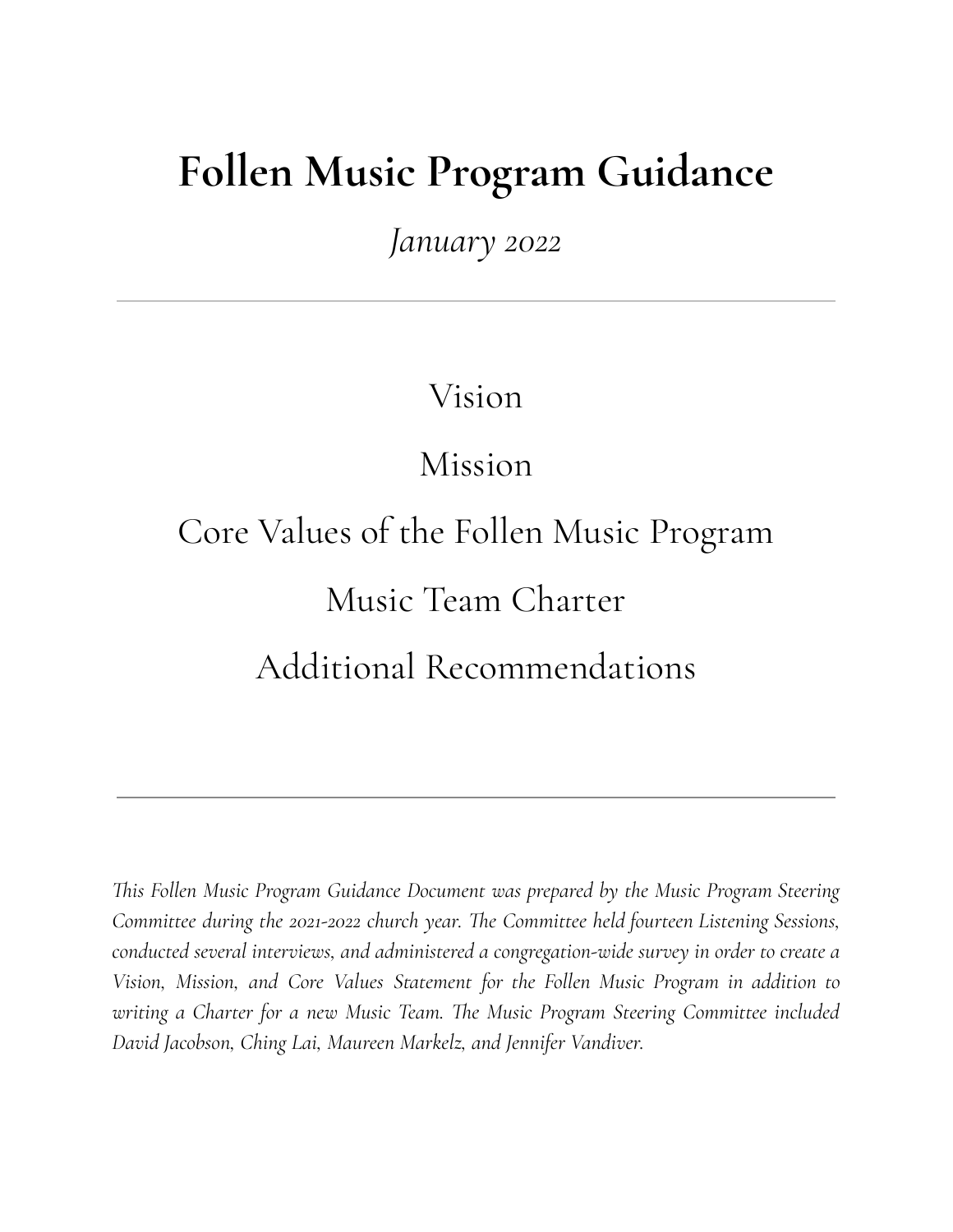## Vision

*Follen believes in the transcendent power of music. Our music program deepens our individual and collective spiritual experience, engaging congregants of all ages in the fellowship and joy of making music together. Through music we build and bind our inclusive community, care for each other, and work for justice.*

## Mission

The mission of the Follen Music Program is to:

- Minister to the Follen Community through music.
- Enhance the worship services and support the sermon's message with meaningful music that speaks to the soul and our shared Unitarian Universalist values.
- Explore how music can expand awareness and embody Follen's commitment to being an inclusive, LGBTQ+ welcoming, and intentionally anti-racist congregation.
- Provide opportunities for musical growth, fellowship, and participation for all ages.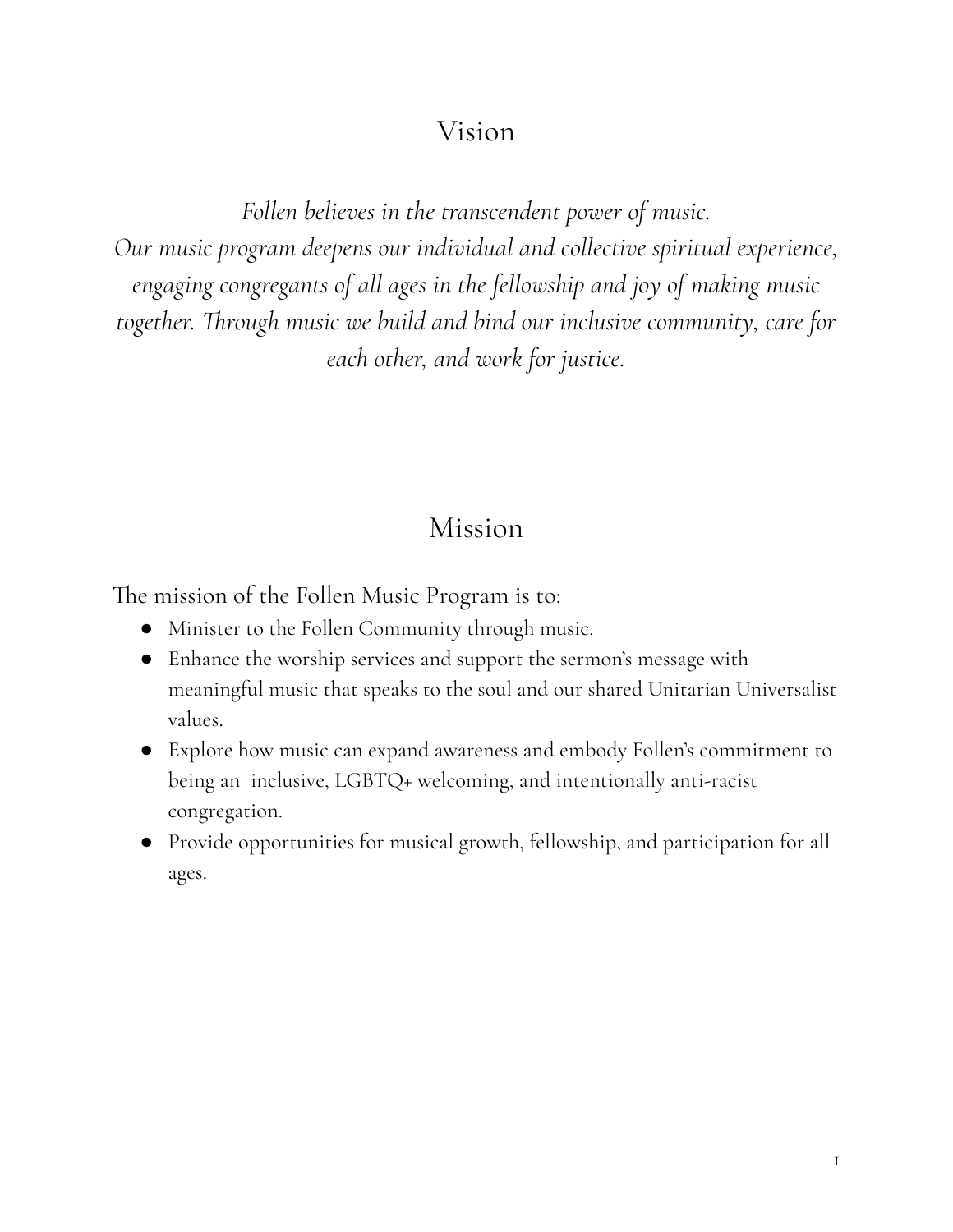## Core Values of the Follen Music Program

- Music at Follen draws from a diverse range of genres and sources, providing all with a connection to the familiar as well as exposure to the new.
- Music is integral to creating ritual and tradition for the Follen community. Care should be taken to maintain traditions, and they should be revisited and revised regularly.
- The music program helps us live out Follen's commitment to being an inclusive, LGBTQ+ welcoming, and intentionally anti-racist congregation by lifting up diverse and under-represented voices while being conscious and careful about cultural appropriation.
- Music at Follen welcomes the congregation as worshippers, listeners, and active participants in meaningful music making.
- The Follen community values the professional expertise of the Music Director and commits to upholding our Covenant of Right Relations in building a relationship together.

### How We Make Music Together

*A thriving Music Program engages adults, youth, and children with opportunities to make music. Follen Music Program offerings should be open to all and provide opportunities for varying degrees of commitment. The Follen Music Program currently includes, but is not limited to the following opportunities:*

- *● Adult Choir* Consisting of Follen members who can make a regular time commitment, the Adult Choir creates high-quality music together for Sunday Worship Services. The adult choir may utilize paid soloists on an as-needed basis.
- *● Youth and Children's Choirs -* These choirs provide children & youth, regardless of musical ability, the opportunity to celebrate the joy of making music together. Traditionally divided into Children (1st-5th Grades) and Youth (6th-12th Grades), all efforts should be made to lower barriers of participation so all feel welcome.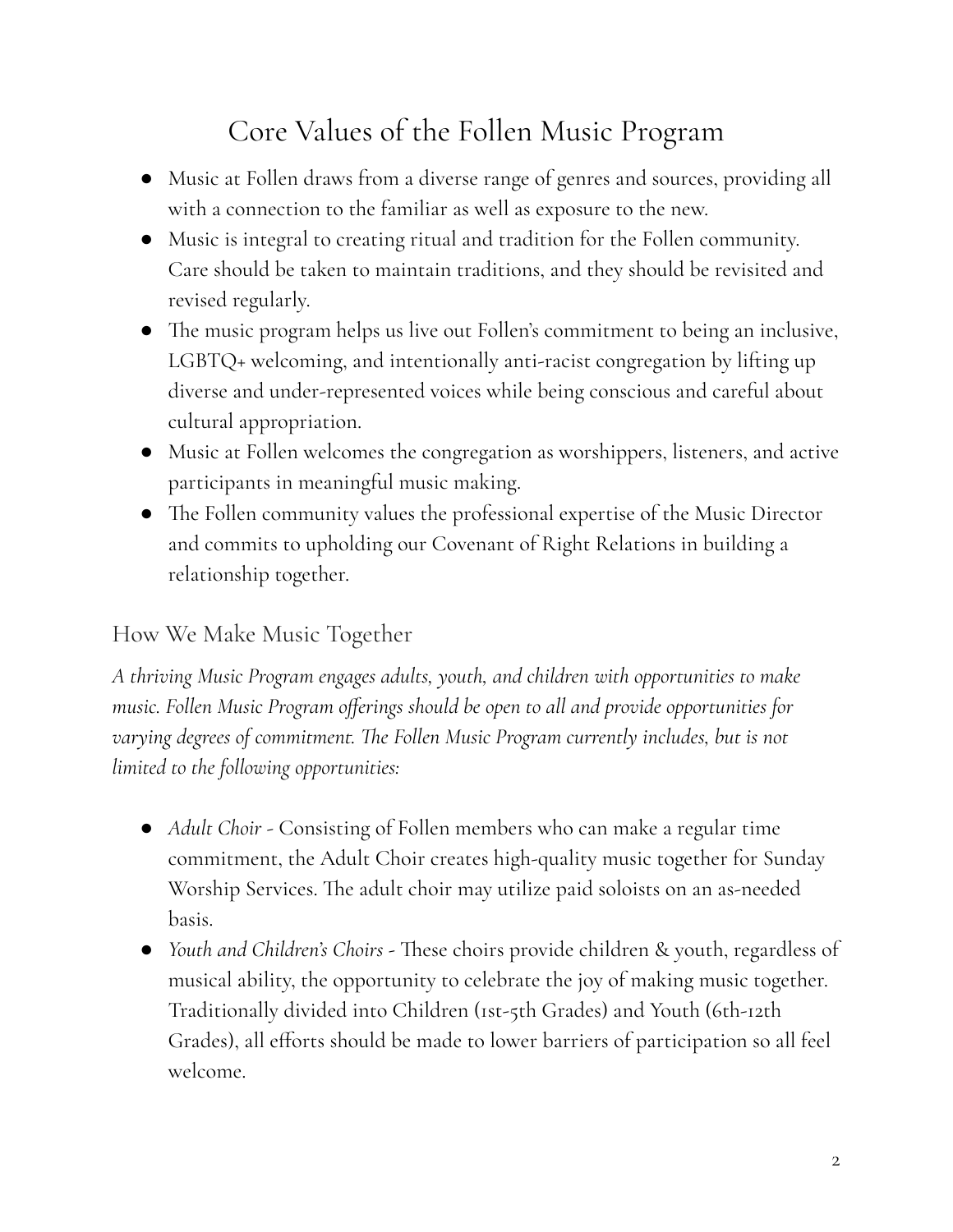- *● No Name Choir -* With a lighter time commitment and no expertise required, this choir offers the community ways to enjoy making music together several times a year.
- *Sharing the Gifts of Lay Musicians* The Follen community is blessed with many talented musicians. The Follen Music Program highlights these gifts by inviting guest soloists and performances.
- *● Annual Music Production/Event -* The Follen Music Program sponsors an annual community-wide musical event supported by lay volunteers. The event showcases youth, provides opportunities for all to participate regardless of musical ability, and builds community through shared experience. The Music Director, in collaboration with the Music Team, has the responsibility and authority to choose each year's community production/event, which may continue Follen's tradition of Gilbert and Sullivan operettas and/or draw from new sources. The Music Director, Music Team, and participants will devote time to reflecting on the content of their production and its impact on others.

#### Sharing Music with the Wider Community

*The Follen Music Program's new music spaces provide opportunities to experience high-quality music created by both our own musicians and others. As time and energy allow, the Music Team can explore how to use Follen's Music Program to invite connection to the wider musical community.*

- The Music Team is responsible for reviewing any public musical performances sponsored by Follen. While the Music Director's involvement is welcomed and encouraged, the Music Team recognizes that the Music Director must prioritize core worship responsibilities. The Minister and Music Director should be consulted as needed or when questions arise.
- The Music Team is encouraged to partner with other Action Teams to enable musical performances and events that address community needs and goals and embody our work for social justice.
- The Music Team is encouraged to search out opportunities for interfaith collaboration.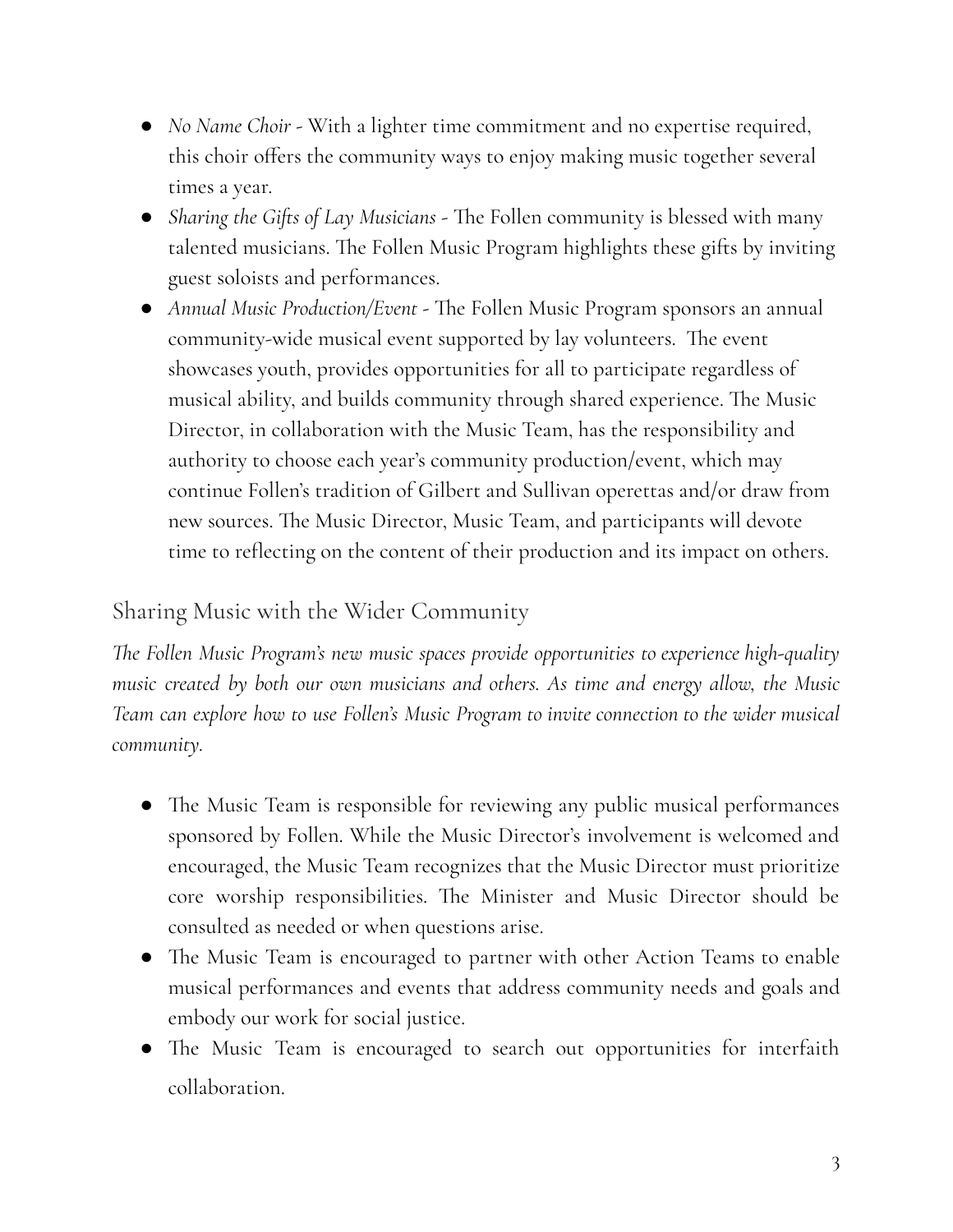### Governance

The Worship and Music Action Team (WMAT) collaborates with the Minister, Music Director, and Director of Religious Education to shape worship services. See Worship and Music Action Team Charter.

- With the support of WMAT, the Music Director collaborates with the Minister to support the worship experience with music that deepens the spiritual connection and enhances the message of the service.
- The Music Director collaborates with the Minister and Director of Religious Education to generate meaningful experiences that engage children and youth.
- The Minister has the ultimate authority over worship while respecting the professional experience of the Music Director.

To support and steward the Follen Music Program, there shall be a **lay-leadership Music Team**, a sub-committee of WMAT, that provides counsel, support, and feedback for the Music Director.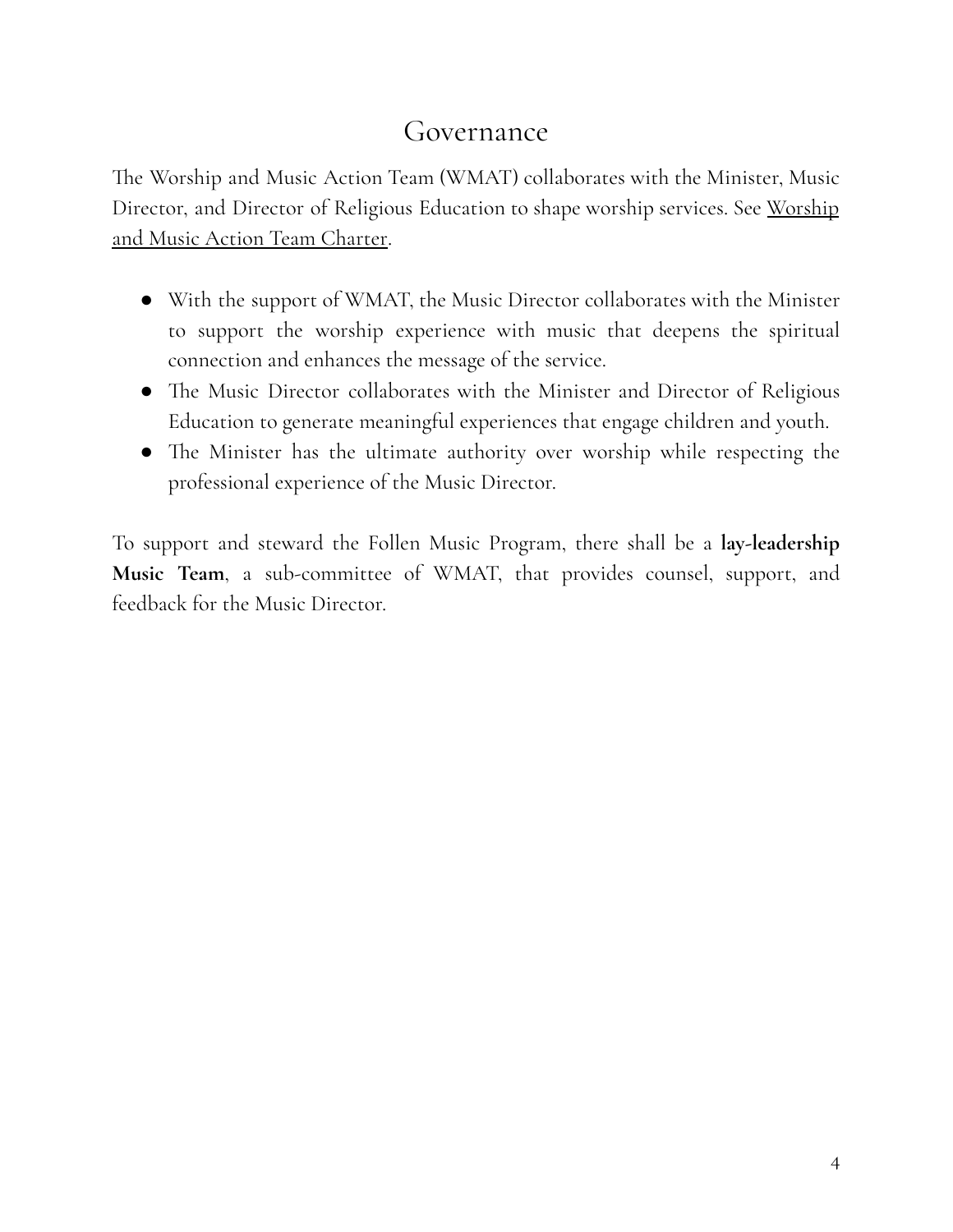## Music Team Charter

#### **Team Responsibilities**

- *● Support the Follen Music Program*
	- Support and promote music programming for all of Follen mindful of the diverse ages, interests, and abilities of our community including but not limited to choirs, performances, and productions.
	- Uphold Follen's commitment to being an intentionally and proactively inclusive, LGBTQ+ welcoming, and intentionally anti-racist congregation.
	- *○* Curate and reflect upon Follen's music traditions, honoring our history while ensuring their relevance.
- *● Support and Advise the Music Director*
	- Advise the Music Director on program choices that support the Music Program's mission and our shared Unitarian Universalist values.
	- Convey needs and concerns of the Follen community to the Music Director.
	- Support the Music Director in making staffing and budget decisions concerning the music program. In communication with Follen's trustees, oversee the expenditures associated with the Louise Curtis Fund and the Stoneham Organ Fund.
- *● Support the Follen Community*
	- Promote and maintain open communication between the Follen community and the Music Director.
	- Act as a resource and point of connection for the congregation with respect to Follen music programming.
	- Reach out and collaborate with other action teams, such as coordinating with Religious Education Action Team, to ensure programming is available to all who wish to participate.
	- Develop and coordinate opportunities for musical outreach with the wider community.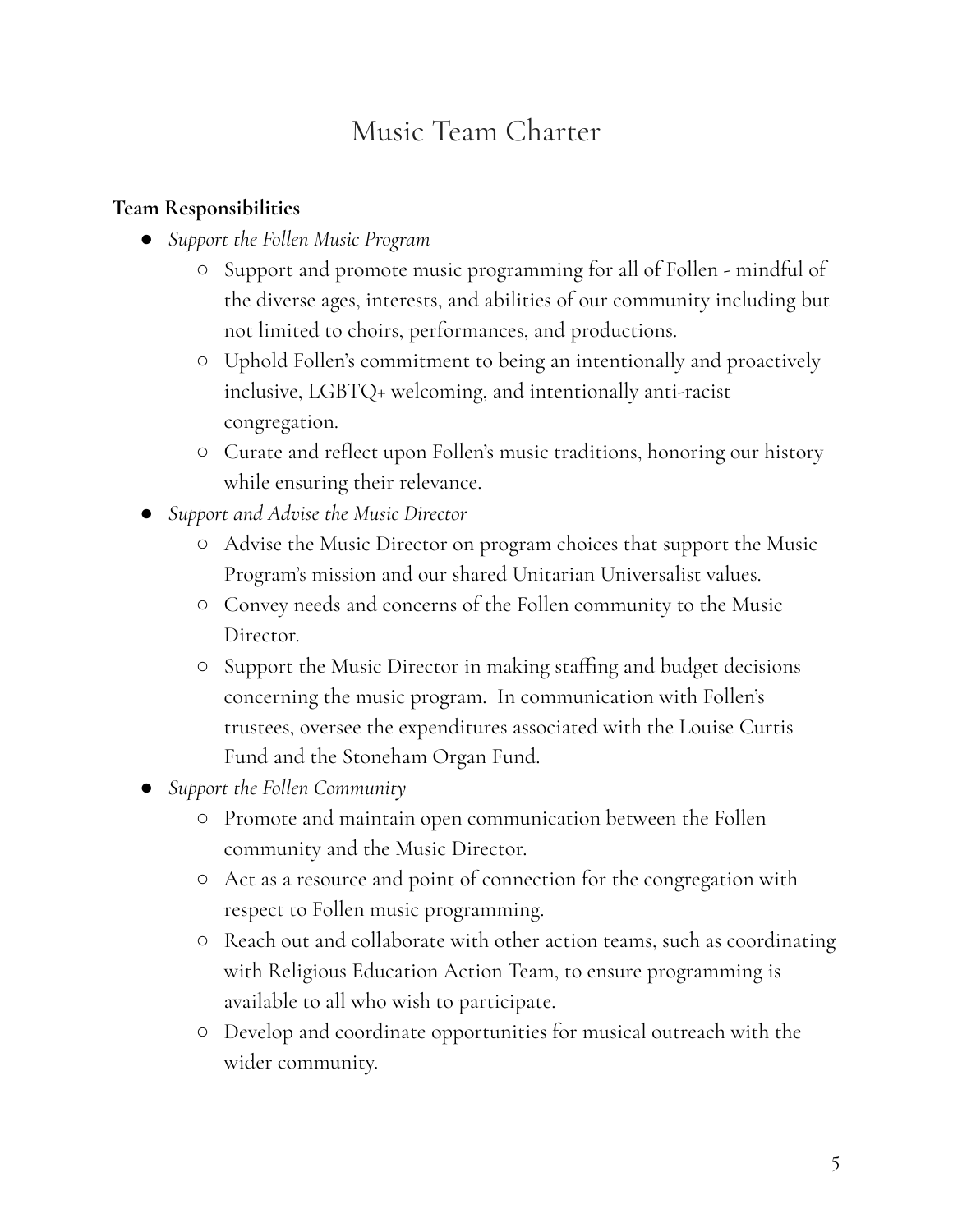#### **Membership**

Members of the Music Team shall be Members or Friends of Follen Church initially selected by WMAT.

- The Music Director is an ex-officio member of the Music Team.
- The Music Team should have no fewer than five members.
- The composition of the Music Team should reflect the diverse demographic of the entire congregation. Efforts should be made to include members who represent those participating in various music program offerings and the wider community.
- The Music Team should be led by a Chair, approved by WMAT, who acts as a liaison to WMAT.

#### **Responsibilities of Members**

- Attend and participate in Music Team meetings and share responsibility for specific tasks.
- Work to achieve consensus in decision making, respecting the musical expertise of the Music Director.
- Collaborate with the Music Director to organize, staff, and support Follen Music Program activities.
- Attend t0 leadership development and periodic chair succession.